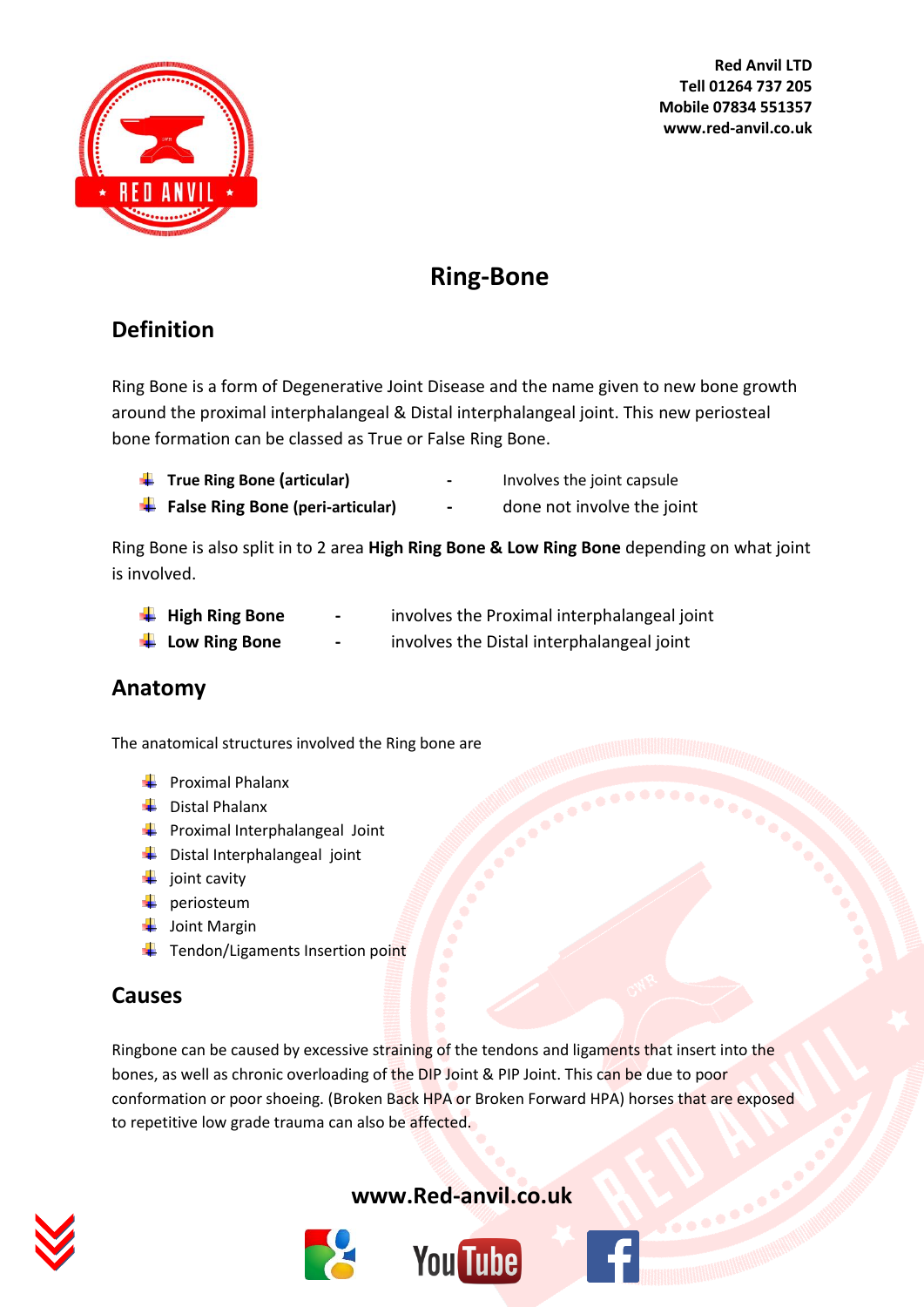**Red Anvil LTD Tell 01264 737 205 Mobile 07834 551357 www.red-anvil.co.uk**



Tearing or straining of the joint capsule can cause an inflammation response to the periosteum and in response new bone is laid down.

Direct trauma can also cause ringbone, horses that interfere (Brushing) can be seen to of acquired ringbone.

# **Clinical Signs**

Ringbone can be seen as a bony swelling over the affected area. There can be mild to moderate lameness and a pain response on manipulation. The affected joint will have a reduction of its articular range as will also produce a pain response on flection and rotation. The joint may also shoe signs of a firm swelling just above the coronary band.

If lameness is prestart then this will be worse on hard ground when circled & abnormal shoe ware can also be seen.

# **Diagnosis**

Ringbone can be diagnosed with clinical finding and the use of a Dorsal/Palmar Nerve block, and Radiographs.

A full foot radio-graphical exam should be used to rule out other causes of lameness and ensure that ringbone is the true cause.

Particular Attentions should be to

 $\downarrow$  Joint Spacing

 $\leftarrow$  Extensor process

It is also important to note that early staged of ringbone may not have any radiographic changes.



#### **[www.Red-anvil.co.uk](http://www.red-anvil.co.uk/)**